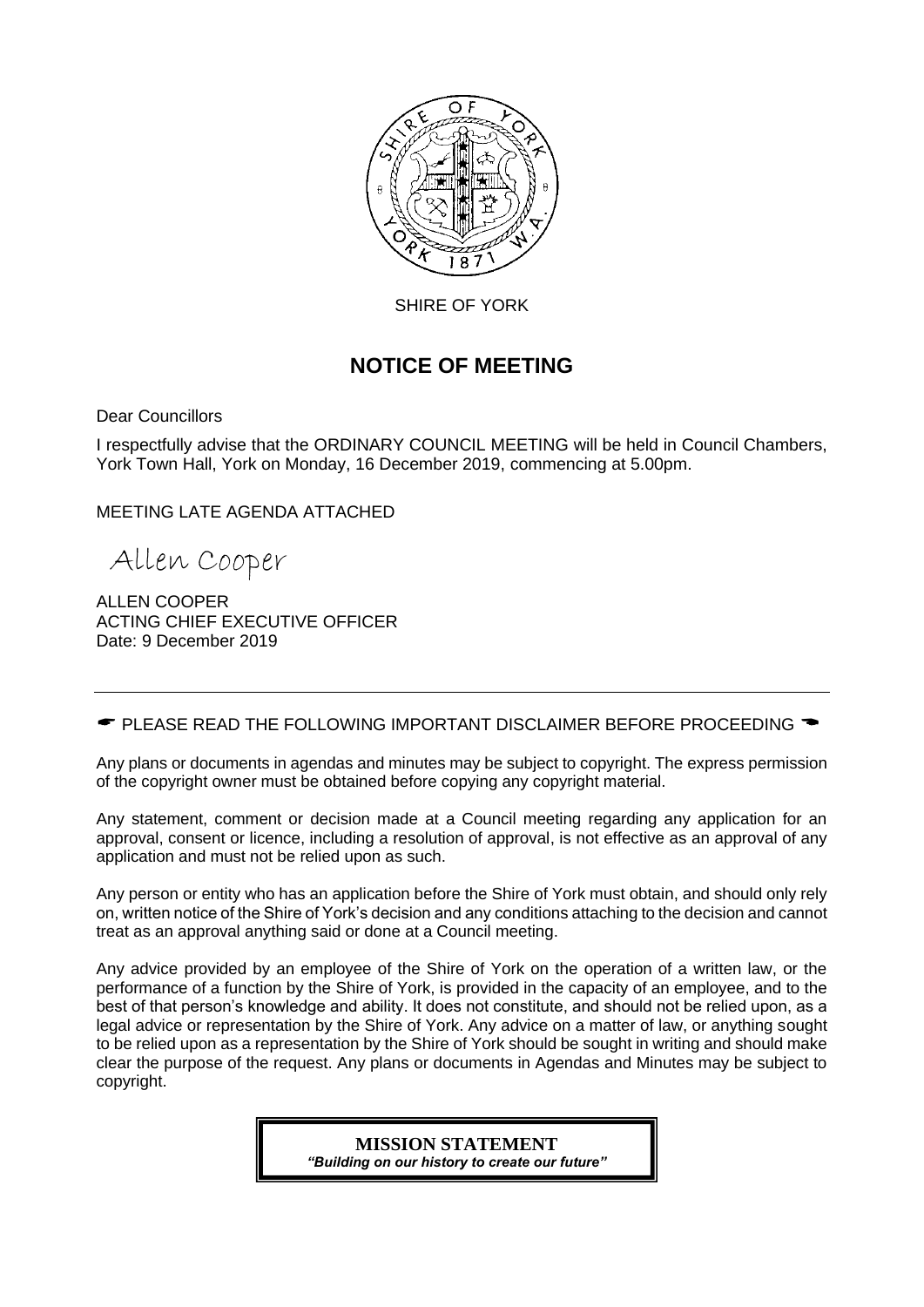# **Order Of Business**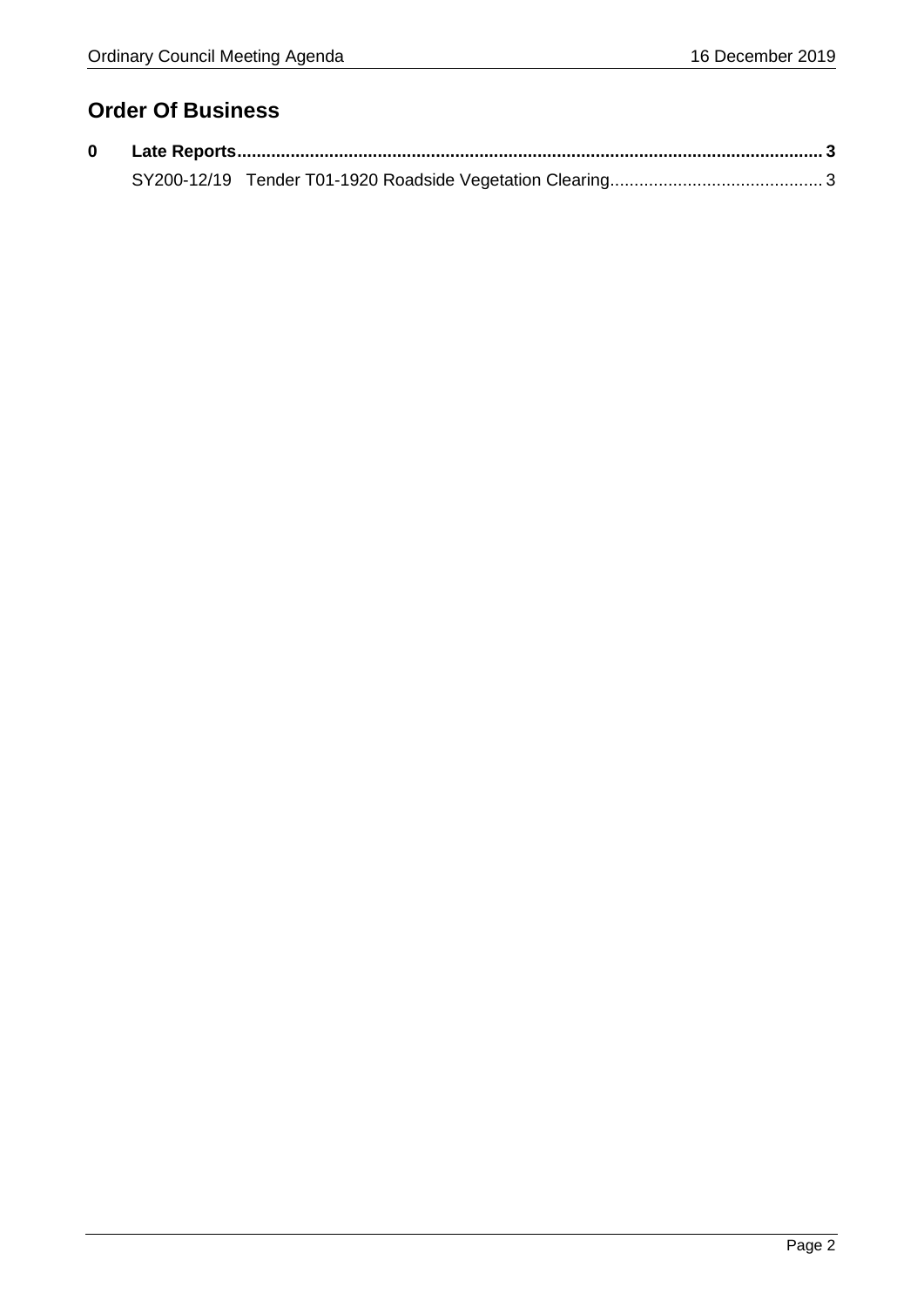# <span id="page-2-0"></span>**0 LATE REPORTS**

## <span id="page-2-1"></span>**SY200-12/19 TENDER T01-1920 ROADSIDE VEGETATION CLEARING**

| <b>File Number:</b>                         | AS.TEN.69                                                                          |  |  |  |
|---------------------------------------------|------------------------------------------------------------------------------------|--|--|--|
| Author:                                     | Darren Wallace, Executive Manager, Infrastructure & Development<br><b>Services</b> |  |  |  |
| <b>Authoriser:</b>                          | Darren Wallace, Executive Manager, Infrastructure & Development<br><b>Services</b> |  |  |  |
| <b>Previously before</b><br><b>Council:</b> | <b>Not Applicable</b>                                                              |  |  |  |
| <b>Appendices:</b>                          | <b>Tender Scorecard - Confidential</b><br>1.                                       |  |  |  |

## **NATURE OF COUNCIL'S ROLE IN THE MATTER**

Executive

## **PURPOSE OF REPORT**

Council is requested to consider the tenders received in response to Request for Tender RFT 01- 19/20 for the Clearing of Roadside Vegetation.

## **BACKGROUND**

The clearing of roadside vegetation is a significant issue on our rural road network. There are a number of locations where tree branches are over hanging road which force vehicles to the centre of the road and in some cases some of the large farm machinery does not fit between the trees on either side of the road.

The use of machinery that mulched the roadside vegetation and overhanging trees has been identified as the most cost effective method of vegetation clearing. However this method does not always leave an athletically pleasing treescape.

The Clearing of Roadside Vegetation was advertised on Saturday 2 November 2019 and closed on Tuesday 26 November 2019.

#### **COMMENTS AND DETAILS**

Two Tender were received and are summarised below;

| TENDERER                                                                 | PRICE (Inc GST) |
|--------------------------------------------------------------------------|-----------------|
| TWINKARRI                                                                | \$357,443.74    |
| <b>PALMER EARTHMOVING</b>                                                | \$224,220.15    |
| BUDGET (EXCLUDING WORKS DONE BY \$200,000<br>SHIRE STAFF) OVER TWO YEARS |                 |

All Tenders meet the Compliance criteria as set out in the RFT.

The Tenders have been evaluated by a two person Shire Officer panel using the following criteria as detailed in the Tender documents.

- Relevant Experience. 15%
- Key Resources. 15%
- Proposed Methodology. 15%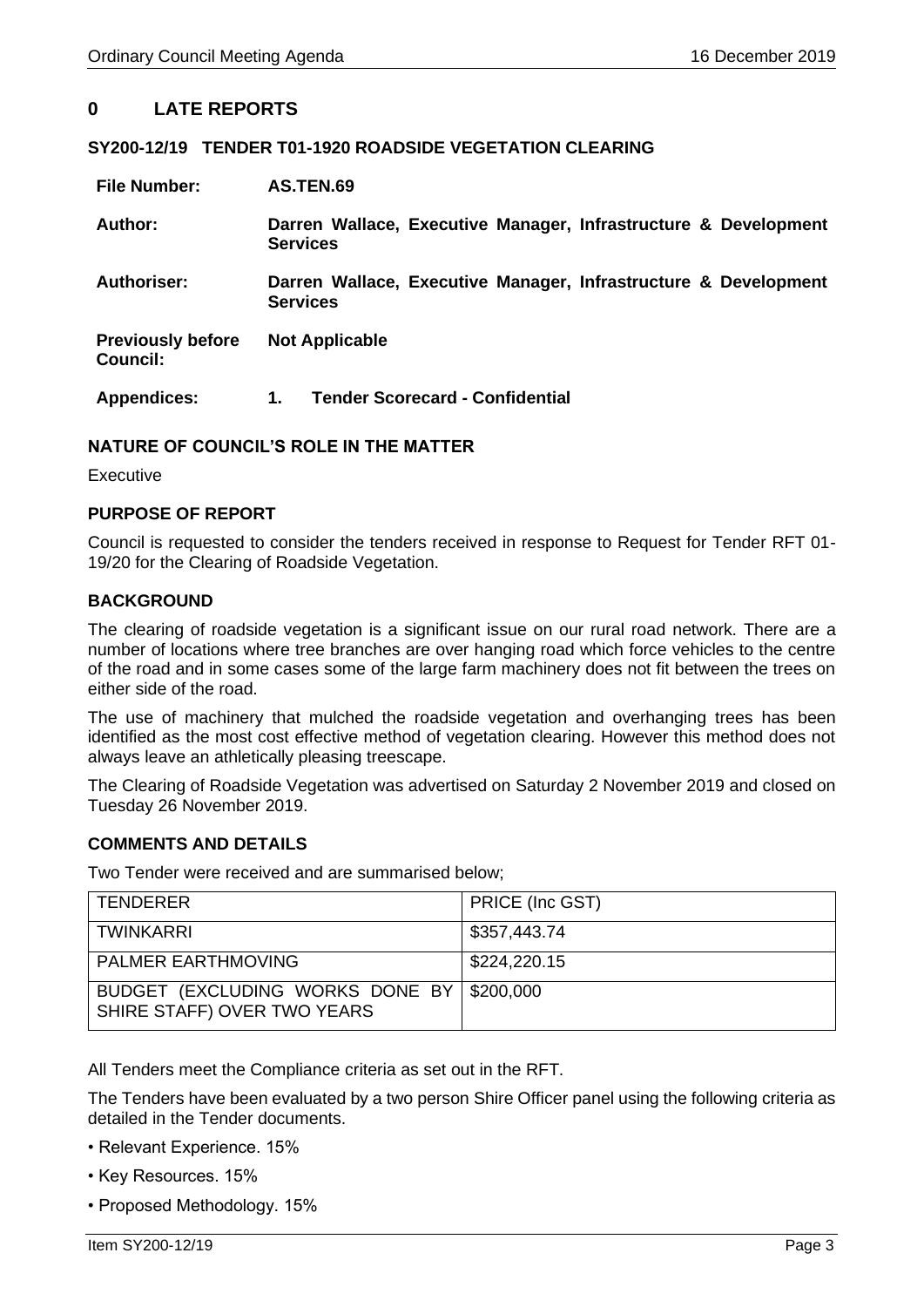• OSHE Management. 5%

• Price. 50%

A full copy of the officers evaluation is attached as confidential appendix A.

All Tenderers were assessed by the panel as having the Relevant Experience, Key Resources, Proposed Methodology and OSHE Management required to successfully complete the works. The main difference between the Tender offers is that one Tenderer proposes to use a steel tracked machine, while the other is more experienced, but significantly higher priced.

Based on previous experience the steel tracked machine is likely to damage the road seal. The tender specification requested rubber tracks/tyred machines. The contractor proposing to use the steel tracked machine indicated that they thought there was little chance of damaging the road with the steel tracks. They were asked to guarantee that they would repair any damage to the Shires satisfaction at no cost to the Shire. In response they have offered to use rubber cleats on the excavator, this effectively would make their tender offer confirming. Shire officers revised their tender scoring based on the additional information.

Based on the revised weighting score, Palmer Constructions is considered the preferred Tenderer.

It is likely that the Shire will need to undertake substantial vegetation removal for a number of years to come. To reduce the ongoing cost it may be cost effective for the Shire to purchase an excavator set up to undertake these type of works. It is therefore recommended that as part of the 2020/21 budget deliberation the cost of undertaking the vegetation clearing works inhouse, including the purchase of the appropriate equipment, be investigate to allow the purchase of the new equipment in 2020/21 in preparation for works in 2021/22.

## **OPTIONS**

Council has the following options;

- Adopt the Officer recommendation and appoint Palmer Earthmoving as the successful Tenderer.
- No Adopt the Officers recommendation and appoint TwinKarri as the successful Tenderer. Noting the use of Steel tracked machines.
- Not adopt the Officers recommendation and not appoint a successful Tenderer and retender the works. This could include opening up the works to other methods.
- Not adopt the Officers recommendation and undertake the works inhouse with current equipment. This would require the appointment of two additional staff for the rest of this financial year and one additional staff member on an ongoing basis.

## **IMPLICATIONS TO CONSIDER**

## **Consultative**

No consultation has been undertaken. Although Consultation will be undertaken with DWER to ensure the appropriate legislation is meet for native vegetation clearing.

## **Strategic**

Roads and Bridges are part of the Corporate Themes of; The Place to Live & Driving the Economy Forward. More specially these projects fall under, Building Resilience;

4.4 Rural roads are safe and easy to use.

## **Policy Related**

Policy F 1.2 Procurement has been adhered to.